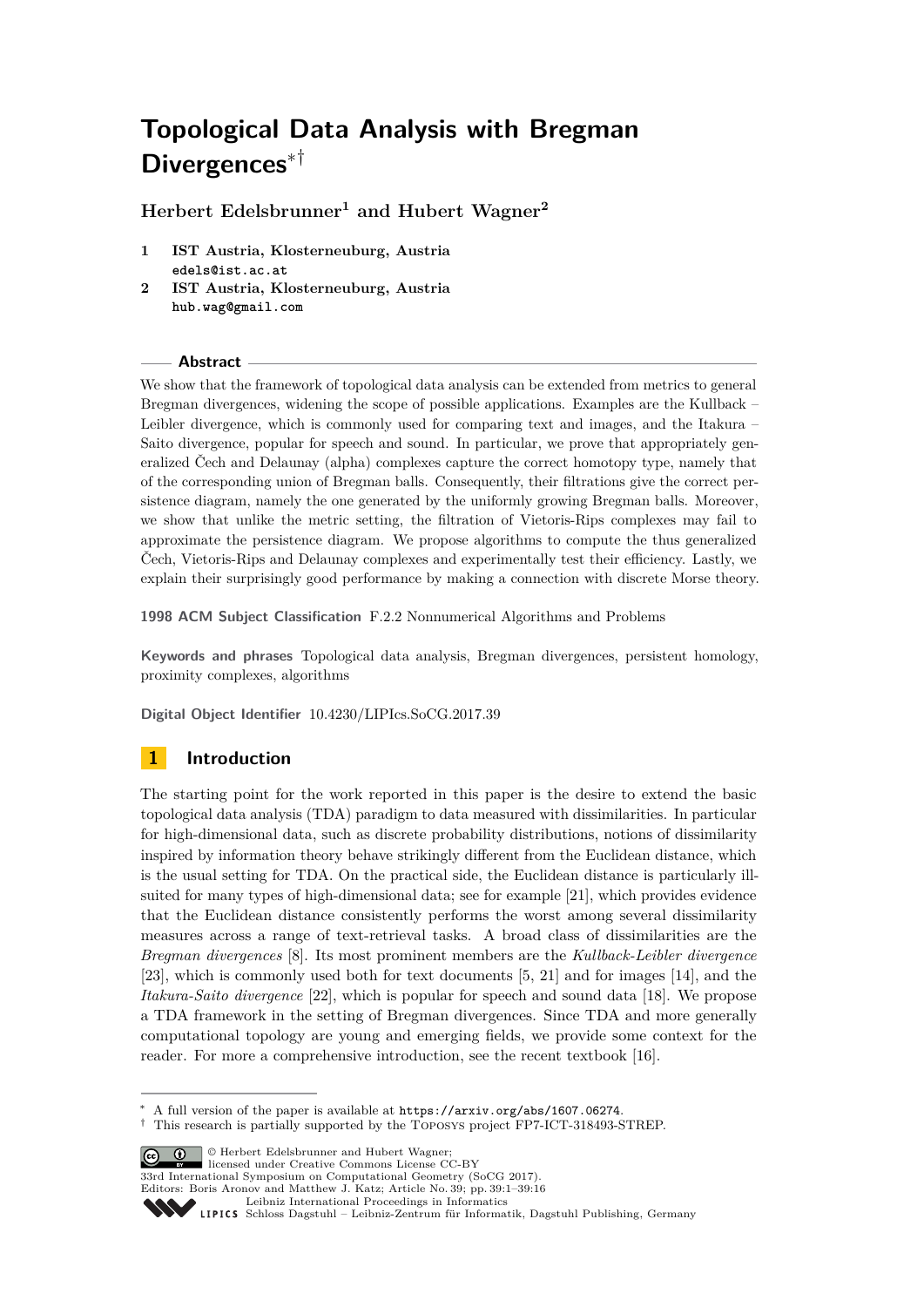## **39:2 Topological Data Analysis with Bregman Divergences**

**Computational topology.** Computational topology is an algorithmic approach to describing shape in a coarser sense than computational geometry does. TDA utilizes such algorithms within data analysis. One usually works with a finite set of points, possibly embedded in a high-dimensional space. Such data may be viewed as a collection of balls of a radius that depends on the scale of interest. Intersections reveal the connectivity of the data. For example, the components of the intersection graph correspond to the components of the union of balls.

**Homology groups.** These are studied in the area of algebraic topology, where they are used to describe and analyze topological spaces; see e.g. [\[20\]](#page-15-6). The *connected components* of a space or, dually, the *gaps* between them are encoded in its zero-dimensional homology group. There is a group for each dimension. For example, the one-dimensional group encodes *loops* or, dually, the *tunnels*, and the two-dimensional group encodes *closed shells* or, dually, the *voids*. Importantly, homology provides a formalism to talk about different kinds of connectivity and holes of a space that allows for fast algorithms.

**Nerves and simplicial complexes.** The *nerve* of a collection of balls generalizes the intersection graph and contains a  $k$ -dimensional simplex for every  $k+1$  balls that have a non-empty common intersection. It is a hypergraph that is closed under taking subsets, a structure known as a *simplicial complex* in topology. If the balls are convex, then the Nerve Theorem states that this combinatorial construction captures the topology of the union of balls. More precisely, the nerve and the union have the same homotopy type and therefore isomorphic homology groups [\[24\]](#page-15-7). This result generalizes to the case in which the balls are not necessarily convex but their common intersections of all orders are contractible. In the context in which we center a ball of some radius at each point of a given set, the nerve is referred to as the *Čech complex* of the points for the given radius. Its *k*-skeleton is obtained by discarding simplices of dimension greater than *k*. The practice-oriented reader will spot a flaw in this setup: fixing the radius is a serious drawback that limits data analysis applications.

**Persistent homology.** To remedy this deficiency, we study the evolution of the topology *across all scales*, thus developing what we refer to as *persistent homology*. For graphs and connected components, this idea is natural but more difficult to flesh out in full generality. In essence, one varies the radius of balls from 0 to  $\infty$ , giving rise to a nested sequence of spaces, called a *filtration*. Topological features, namely homology classes of different dimensions, are created and destroyed along the way. In practice, one computes the *persistence diagram* of a filtration, which discriminates topological features based on their lifetime, or *persistence*. The persistence diagram serves as a compact *topological descriptor* of a dataset, which is provably robust against noise. Owing to its algebraic and topological foundations, the theory is very general. Importantly, the Nerve Theorem extends to filtrations [\[11,](#page-14-3) Lemma 3.4], therefore, for simplicity, we often restrict our proofs to balls of fixed radius.

**TDA in the Bregman setting.** In the light of the above, there are only two obstacles to applying topological data analysis to data measured with Bregman divergences. We need to prove that the Nerve Theorem applies also when the balls are induced by Bregman divergences, and we need to provide efficient algorithms to construct the relevant complexes, so that the existing algorithms for persistence diagrams can be used without modification. The main complication is that the balls may be nonconvex, which we overcome by combining results from convex analysis and topology.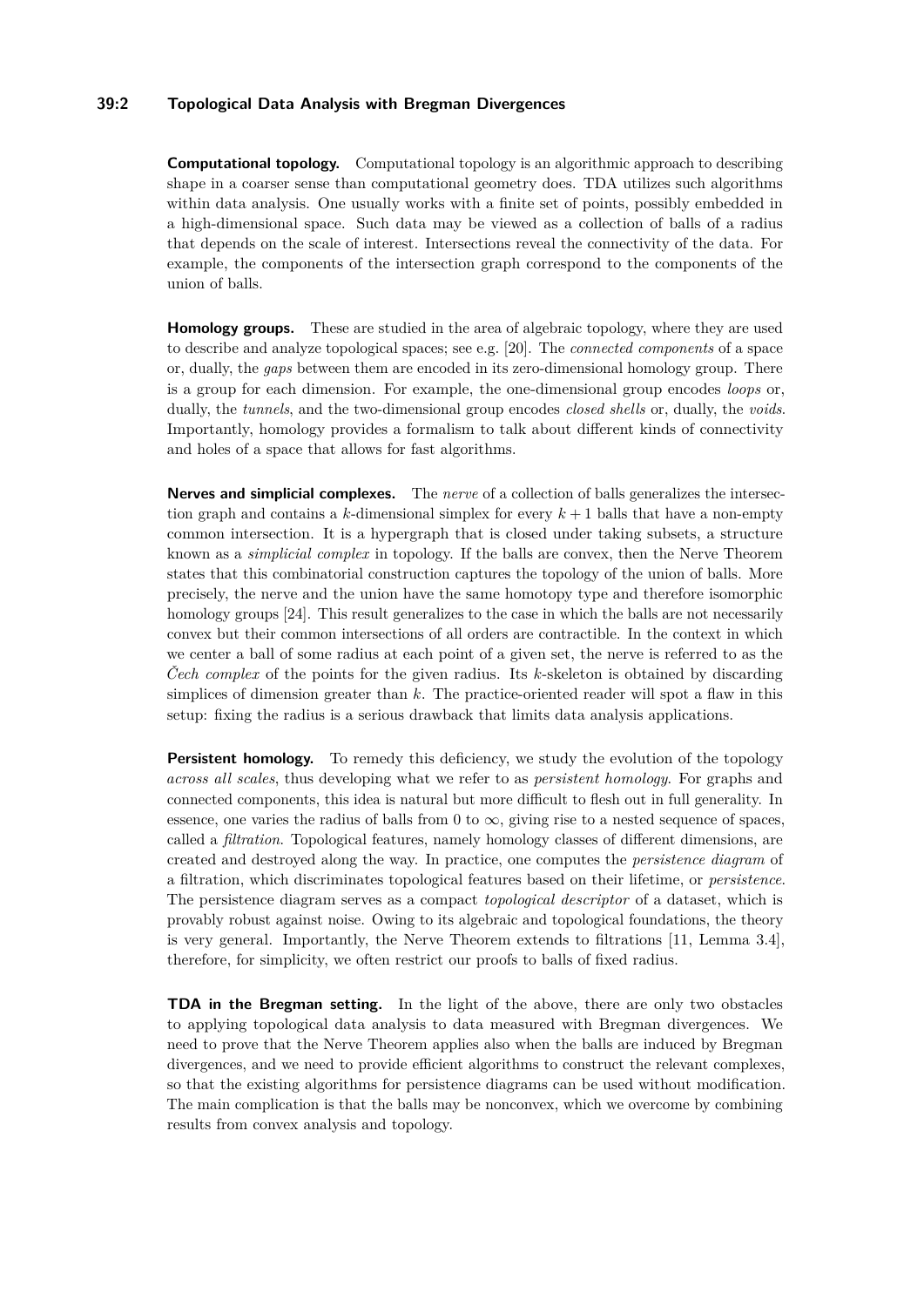**Applications.** Persistence is an important method within TDA, which has been successfully used in a variety of applications. In low dimensions, it was for example used to shed light on the distribution of matter in the Universe [\[31\]](#page-15-8) and to characterize the structure of atomic configurations in silica glass [\[25\]](#page-15-9). As for high-dimensional data, Chan *et al*. analyze viral DNA and relate persistent cycles with recombinations [\[10\]](#page-14-4), and Port *et al*. study languages leaving the interpretation of a persistent cycle in the Indo-Germanic family open [\[28\]](#page-15-10).

**Related work.** This paper is the first work at the intersection of topology and Bregman divergences. We list related papers in relevant fields. In machine learning, Banerjee *et al*. use the family of Bregman divergences as the unifying framework for clustering algorithms [\[2\]](#page-14-5). The field of information geometry deals with selected Bregman divergences and related concepts from a geometric perspective [\[1\]](#page-14-6). Building on the classical work of Rockafellar [\[30\]](#page-15-11) in convex analysis, Bauschke and Borwein are the first to use the Legendre transform for analyzing Bregman divergences [\[4\]](#page-14-7). Boissonnat, Nielsen and Nock [\[6\]](#page-14-8) use similar methods to make significant contributions at the intersection of computational geometry and Bregman divergences. In particular, they study the geometry of Bregman balls and Delaunay triangulations, but not the topologically more interesting Delaunay, or *alpha*, complexes. In the Euclidean setting, the basic constructions are well understood [\[3,](#page-14-9) [33\]](#page-15-12), including approximations, which are interesting and useful, but beyond the scope of this paper.

**Results.** This paper provides the first general TDA framework that applies to high dimensional data measured with non-metric dissimilarities. Indeed, prior high dimensional applications of TDA were restricted to low dimensional homology, required custom-made topological results, or used common metrics such as the Euclidean and the Hamming distances, which are often not good choices for such data. We list the main technical contributions:

- <span id="page-2-1"></span>**1.** We show that the balls under any Bregman divergence have common intersections that are either empty of contractible.
- <span id="page-2-2"></span>**2.** We show that the persistence diagram of the Vietoris-Rips complex can be arbitrarily far from that of the filtration of the union on Bregman balls.
- <span id="page-2-0"></span>**3.** We show that the radius functions that correspond to the Čech and Delaunay complexes for Bregman divergences are generalized discrete Morse functions.
- <span id="page-2-3"></span>**4.** We develop algorithms for computing Čech and Delaunay radius functions for Bregman

divergences, which owe their speed to non-trivial structural properties implied by Result [3.](#page-2-0) Most fundamental of the four is Result [1,](#page-2-1) which forms the theoretical foundation of TDA in the Bregman setting. It implies that the Čech and Delaunay complexes for a given radius have the same homotopy type as the union of Bregman balls. Combined with the Nerve Theorem for filtrations, it also implies that the filtration of Čech and Delaunay complexes have the same persistence diagram as the filtration of the unions. In the practice of TDA, the filtration of Vietoris-Rips complexes is often substituted for the filtration of Čech or Delaunay complexes. For metrics, this is justified by the small bottleneck distance between the persistence diagrams if drawn in log-log scale. Result [2](#page-2-2) shows that such a substitution is not generally justified for Bregman divergences. In other words, for some Bregman divergences higher order interactions have to be taken into account explicitly as they are not approximated by implications of pairwise interactions. To appreciate Results [3](#page-2-0) and [4,](#page-2-3) we note that the *Čech radius function* maps every simplex to the smallest radius, *r*, such that the simplex belongs to the Čech complex for radius  $r$ , and similarly for Delaunay. Being a generalized discrete Morse function has important structural consequences that make it possible to construct Čech and Delaunay complexes in an output-sensitive manner. We support this claim with experiments.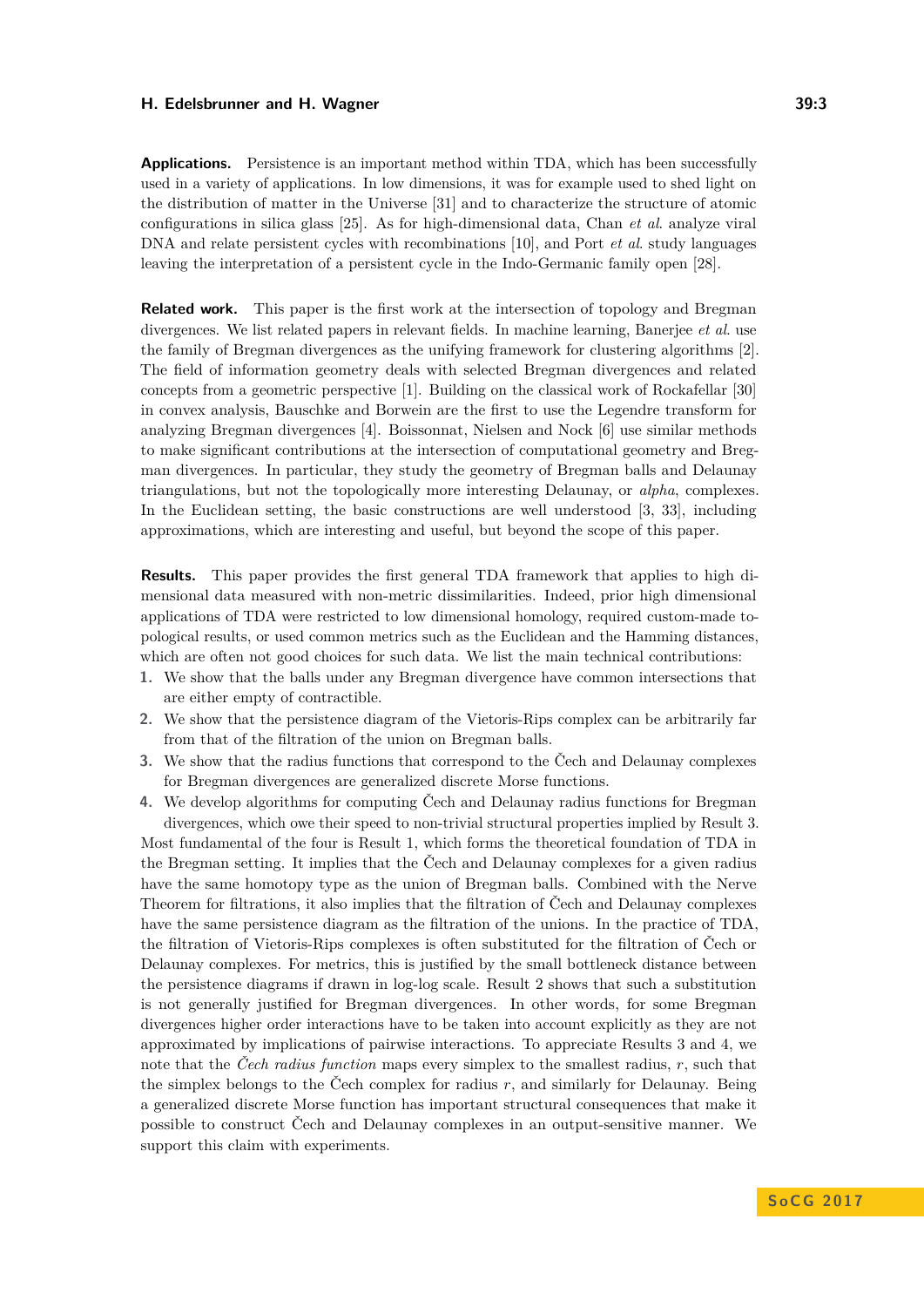<span id="page-3-0"></span>

**Figure 1** Geometric interpretation of the Bregman divergence associated with the function *F* on Ω.

## <span id="page-3-2"></span>**2 Bregman Divergences**

Bregman divergences are sometimes called *distances* because they measure dissimilarity. As we will see shortly, they are generally not symmetric, and they always violate the triangle inequality. So really they satisfy only the first axiom of a metric, mapping ordered pairs to non-negative numbers and to zero iff the two elements are equal.

We begin with a formal introduction of the concept, which originated in the paper by Bregman [\[8\]](#page-14-0). Their basic properties are well known; see the recent paper by Boissonnat, Nielsen and Nock [\[6\]](#page-14-8). We stress that our setting is slightly different: following Bauschke and Borwein [\[4\]](#page-14-7), we define the divergences in terms of *functions of Legendre type*. The crucial benefit of this additional requirement is that the conjugate of a function of Legendre type is again a function of Legendre type, even if the domain is bounded as in the important case of the standard simplex. In contract, the conjugate of a differentiable and strictly convex function that is not of Legendre type is not necessarily again a convex function.

**Functions of Legendre type.** Let  $\Omega \subseteq \mathbb{R}^n$  be an nonempty open convex set and  $F: \Omega \to \mathbb{R}$ a strictly convex differentiable function. In addition, we require that the length of the gradient of *F* goes to infinity whenever we approach the boundary of  $\Omega$ . Following [\[30,](#page-15-11) page 259], we say that  $F: \Omega \to \mathbb{R}$  is a function of *Legendre type*. As suggested by the naming convention, these conditions are crucial when we apply the Legendre transform to *F*. The last condition prevents us from arbitrarily restricting the domain and is vacuous whenever  $\Omega$  does not have a boundary, for example when  $\Omega = \mathbb{R}^n$ . For points  $x, y \in \Omega$ , the *Bregman divergence* from *x* to *y* associated with *F* is the difference between *F* and the best linear approximation of *F* at *y*, both evaluated at *x*:

<span id="page-3-1"></span>
$$
D_F(x||y) = F(x) - [F(y) + \langle \nabla F(y), x - y \rangle]. \tag{1}
$$

As illustrated in Figure [1,](#page-3-0) we get  $D_F(x||y)$  by first drawing the hyperplane that touches the graph of *F* at the point  $(y, F(y))$ . We then intersect the vertical line that passes through x with the graph of  $F$  and the said hyperplane: the Bregman divergence is the height difference between the two intersections. Note that it is not necessarily symmetric:  $D_F(x||y) \neq D_F(y||x)$ for most  $F, x, y$ .

Accordingly, we introduce two balls of radius  $r \geq 0$  centered at a point  $x \in \Omega$ : the *primal Bregman ball* containing all points *y* so that the divergence from *x* to *y* is at most *r*, and the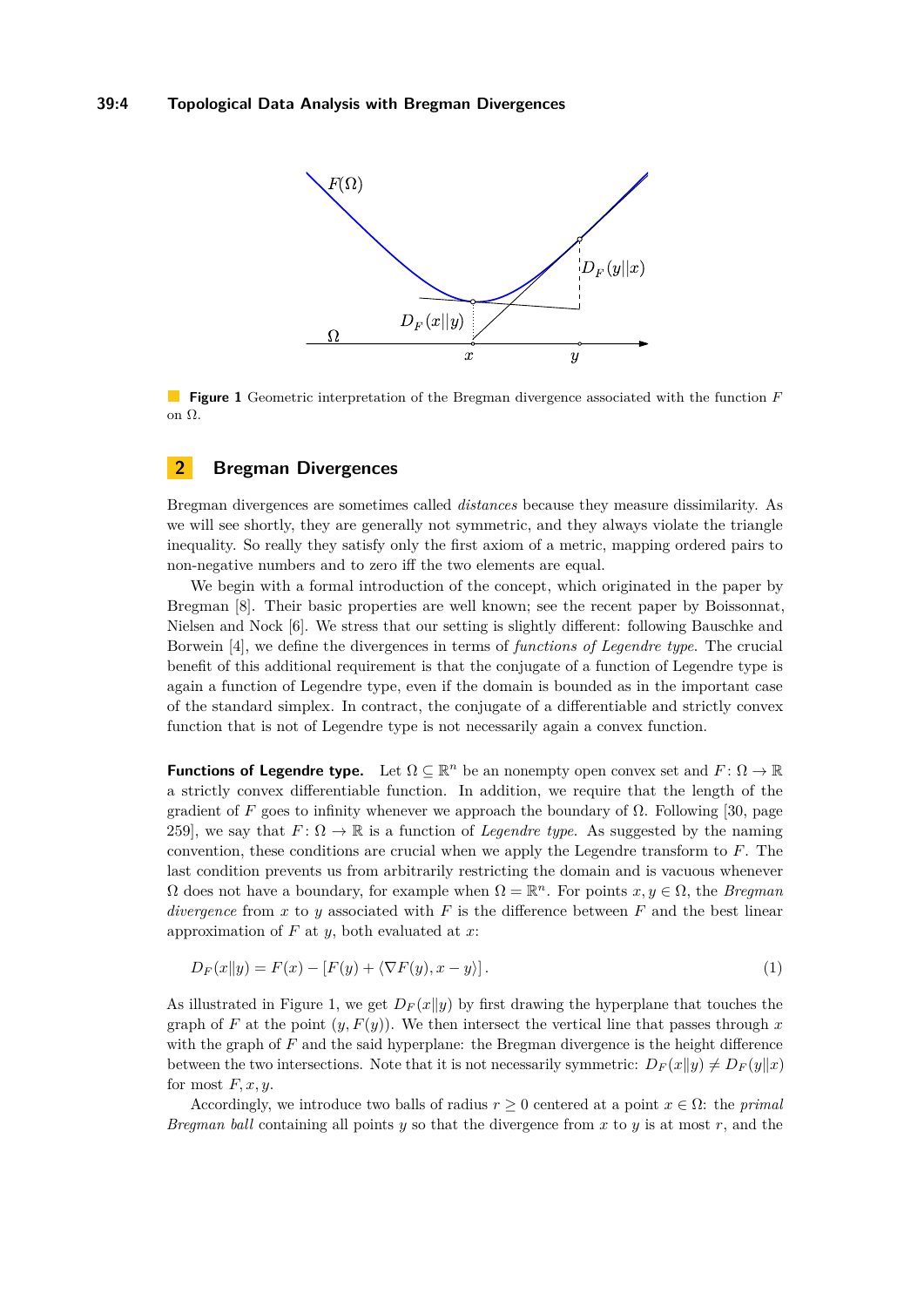<span id="page-4-0"></span>

**Figure 2** The primal Bregman ball with center *x* is obtained by illuminating the graph of *F* from below. In contrast, the dual Bregman ball is constructed by cutting the graph with the elevated line.

*dual Bregman ball* containing all points *y* so that the divergence from *y* to *x* as at most *r*:

<span id="page-4-2"></span><span id="page-4-1"></span>
$$
B_F(x; r) = \{ y \in \Omega \mid D_F(x \| y) \le r \};\tag{2}
$$

$$
B'_{F}(x;r) = \{ y \in \Omega \mid D_{F}(y \| x) \le r \}. \tag{3}
$$

To construct the primal ball geometrically, we take the point  $(x, F(x) - r)$  at height *r* below the graph of *F* and shine light along straight half-lines emanating from this point onto the graph. The ball is the vertical projection of the illuminated portion onto  $\mathbb{R}^n$ ; see Figure [2.](#page-4-0) To construct the dual ball geometrically, we start with the hyperplane that touches the graph of *F* at  $(x, F(x))$ , translating it to height *r* above the initial position. The ball is the vertical projection of the portion of the graph below the translated hyperplane onto  $\mathbb{R}^n$ ; see again Figure [2.](#page-4-0)

Since  $D_F$  is not necessarily symmetric, the two Bregman balls are not necessarily the same. Indeed, the dual ball is necessarily convex while the primal ball is not.

**• Result 1** (Convexity Property).  $D_F: \Omega \times \Omega \to \mathbb{R}$  is strictly convex in the first argument *but not necessarily convex in the second argument.*

**Proof.** Fixing *y*, set  $f(x) = D_F(x||y)$ . According to [\(1\)](#page-3-1), *f* is the difference between *F* and an affine function; compare with the geometric interpretation of the dual Bregman ball. The strict convexity of *F* implies the strict convexity of *f*. This argument does not apply to  $g(y) = D_F(x||y)$ , which we obtain by fixing *x*, and it is easy to find an example in which *g* is non-convex; see Figure [4.](#page-7-0)

**Legendre transform and conjugate function.** In a nutshell, the Legendre transform applies elementary polarity to the graph of *F*, giving rise to the graph of another, conjugate function,  $F^*$ :  $\Omega^* \to \mathbb{R}$ , that relates to *F* in interesting ways. If *F* is of Legendre type then so is  $F^*$ ; see [\[30,](#page-15-11) Theorem 26.5].

The notion of polarity we use in this paper relates points in  $\mathbb{R}^n \times \mathbb{R}$  with affine functions  $\mathbb{R}^n \to \mathbb{R}$ . Specifically, it maps a point  $C = (c, \gamma)$  to the function defined by  $C^*(x) = \langle c, x \rangle - \gamma$ , and it maps  $C^*$  back to  $(C^*)^* = C$ . We refer to Figure [3](#page-5-0) for an illustration.

As a first step in constructing the conjugate function, we get  $\Omega^*$  as the set of points  $e = c^* = \nabla F(c)$  with  $c \in \Omega$ . We define  $h: \Omega \to \Omega^*$  by mapping *c* to  $h(c) = c^*$ . Note that differentiability of strictly convex functions implies *continuous* differentiability [\[13,](#page-14-10) Theorem 2.86], hence *h* is a homeomorphism between the two domains.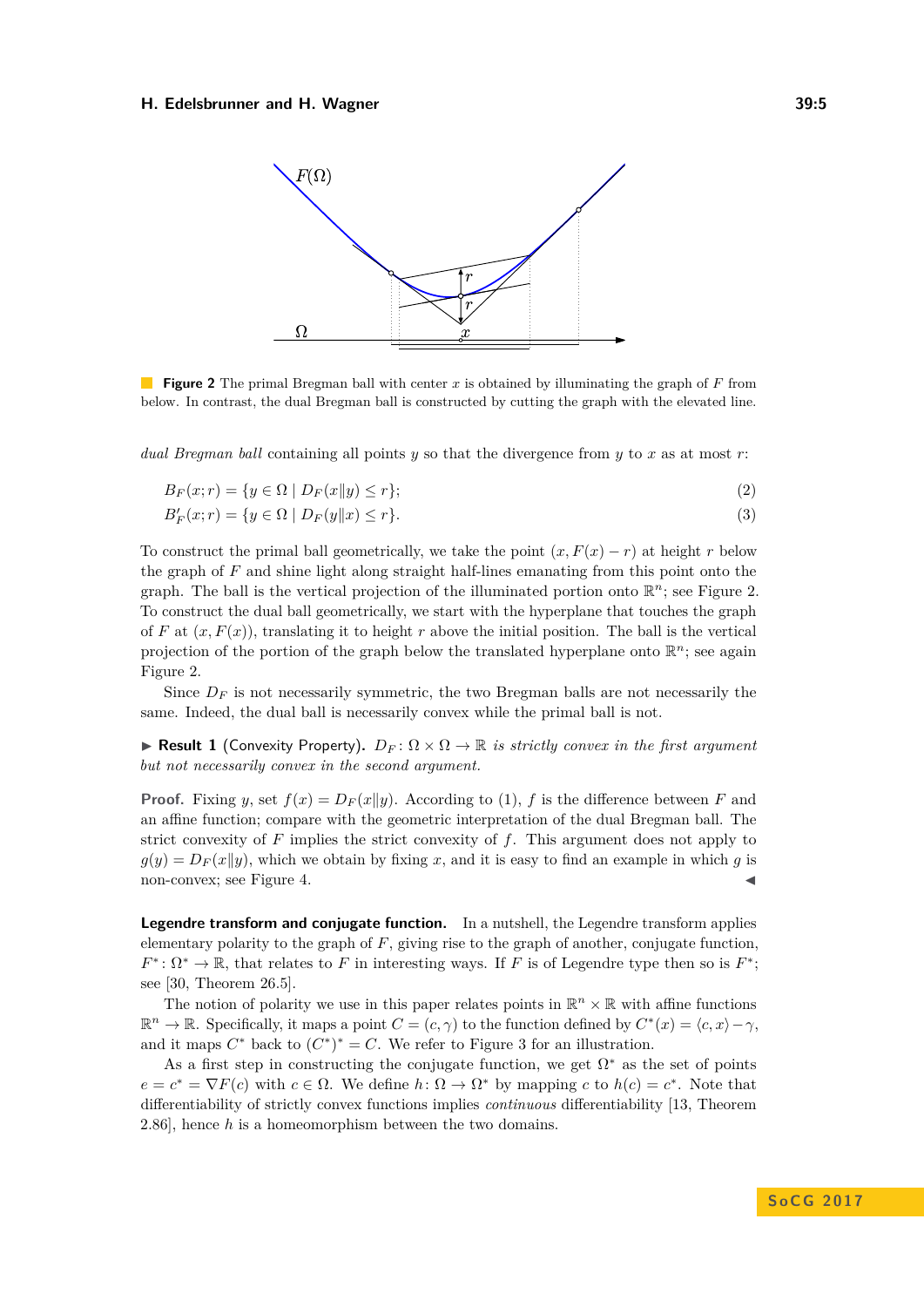<span id="page-5-0"></span>

**Figure 3** *Top*: the graph of F and the tangent lines that illustrate the two Bregman divergences between *a* and *p* associated with *F*. *Bottom*: the graph of  $F^*$  and the tangent lines that illustrate the two Bregman divergences between  $b = a^*$  and  $q = p^*$  associated with  $F^*$ . Note that  $A^*, B^*, P^*$ , *Q* ∗ are the affine functions corresponding to points *A, B, P, Q*.

The *conjugate function,*  $F^*$ :  $\Omega^* \to \mathbb{R}$ , is then defined by mapping *e* to  $F^*(e) = \epsilon$  such that  $(e, \epsilon)$  is the polar point of the affine function whose graph touches the graph of *F* in the point  $(c, F(c))$ . Writing  $b = a^*$  and  $q = p^*$ , we eventually get

<span id="page-5-1"></span>
$$
D_{F^*}(b||q) = F^*(b) - P^*(b) \ge 0,
$$
\n<sup>(4)</sup>

<span id="page-5-2"></span>
$$
D_{F^*}(q||b) = F^*(q) - A^*(q) \ge 0.
$$
\n<sup>(5)</sup>

For more details see the Appendix present in the full version of this paper. For explanation, see again Figure [3.](#page-5-0) The left-hand sides of [\(4\)](#page-5-1) and [\(5\)](#page-5-2) are both non-negative and vanish iff  $b = q$ . Since this is true for all points  $b, q \in \Omega^*$ ,  $F^*$  is strictly convex, provided  $\Omega^*$  is convex. Proving that this assumption is always fulfilled is more involved. We therefore resort to a classical theorem [\[30,](#page-15-11) Theorem 26.5], which states that  $F^*$  is again of Legendre type and, in particular,  $\Omega^*$  is convex. Hence,  $F^*$  defines a Bregman divergence and, importantly, this divergence is symmetric to the one defined by *F*.

► **Result 2** (Duality Property). Let  $F: \Omega \to \mathbb{R}$  and  $F^*: \Omega^* \to \mathbb{R}$  be conjugate functions of *Legendre type. Then*  $D_F(a||p) = D_{F^*}(p^*||a^*)$  *for all*  $a, p \in \Omega$ *.* 

In words, the Legendre transform preserves the divergences, but it does so by exchanging the arguments. This is interesting because  $D_F$  is strictly convex in the first argument and so is  $D_{F^*}$ , only that its first argument corresponds to the second argument of  $D_F$ . To avoid potential confusion, we thus consider the primal and dual Bregman balls of  $F^*$ :

$$
B_{F^*}(u; r) = \{ v \in \Omega^* \mid D_{F^*}(u \parallel v) \le r \},\tag{6}
$$

$$
B'_{F^*}(u;r) = \{ v \in \Omega^* \mid D_{F^*}(v||u) \le r \},\tag{7}
$$

where we write  $u = x^*$  and  $v = y^*$  so we can compare the two balls with the ones defined in [\(2\)](#page-4-1) and [\(3\)](#page-4-2). As mentioned earlier, both dual balls are necessarily convex while both primal balls are possibly non-convex. Recall the homeomorphism  $h: \Omega \to \Omega^*$  that maps x to  $x^*$ . It also maps  $B_F(x; r)$  to  $B'_{F^*}(u; r)$  and  $B'_{F}(x; r)$  to  $B_{F^*}(u; r)$ . In words, it makes the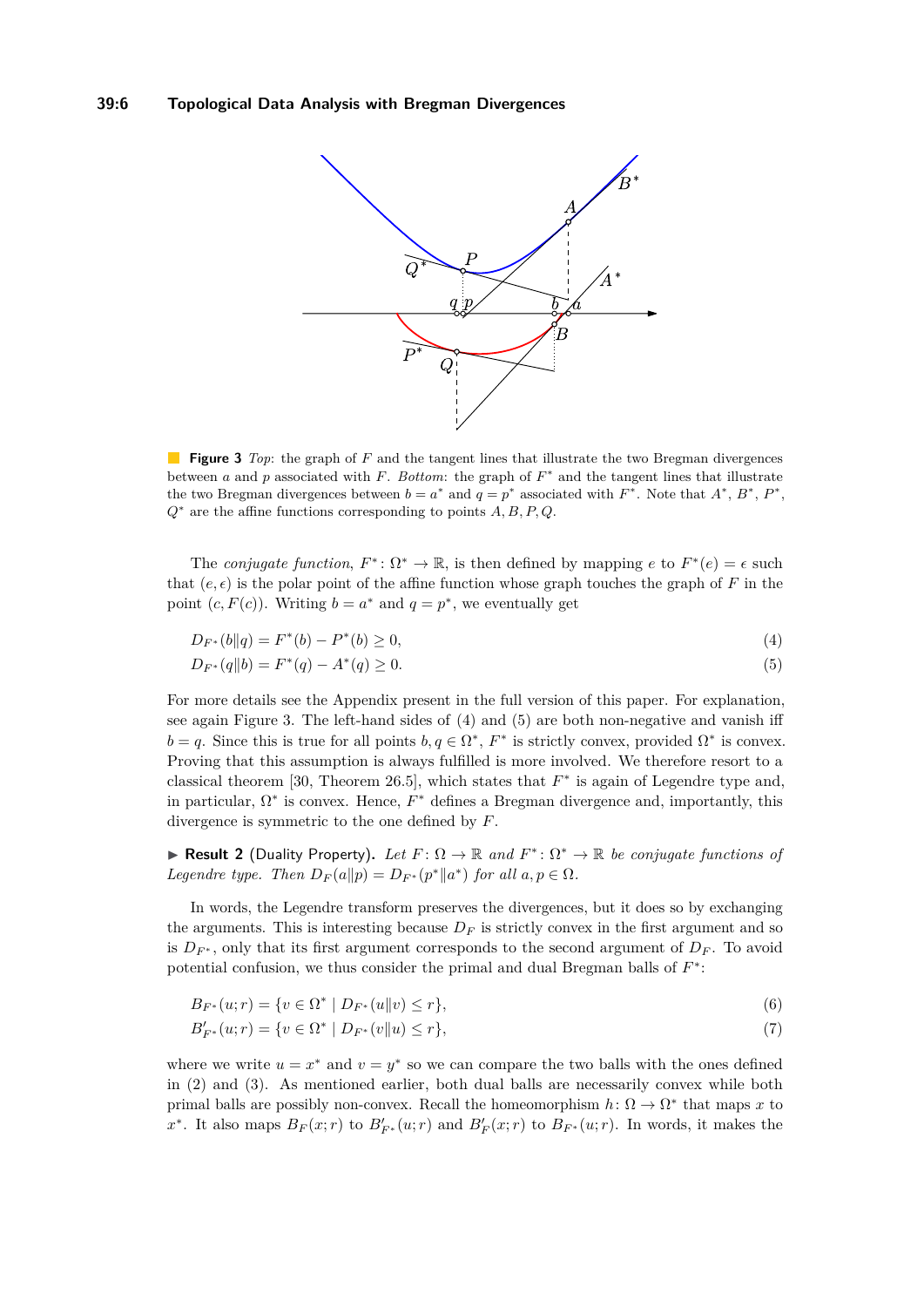#### **H. Edelsbrunner and H. Wagner 39:7 CONSERVING STATE AND THE STATE ASSESSED ASSESSED AT A 39:7**

non-convex ball convex and the convex ball non-convex, and it does this while preserving the divergences. We use this property to explain the necessity on using functions of Legendre type; it also plays a crucial role later. Consider a dual Bregman ball with a non-convex conjugate image, namely the corresponding primal ball. Then the restriction of *F* to this dual ball is strictly convex and differentiable. However, it is not of Legendre type and its conjugate has a non-convex domain.

**Examples.** We close this section with a short list of functions, their conjugates, and the corresponding Bregman divergences. *Half the squared Euclidean norm* maps a point  $x \in \mathbb{R}^n$ to  $F(x) = \frac{1}{2} ||x||^2$ . The gradient is  $\nabla F(x) = x$ , and the conjugate is defined by  $F^*(x) = F(x)$ . The divergence associated with *F* is *half the squared Euclidean distance*:

$$
D_F(x||y) = \frac{1}{2}||x - y||^2. \tag{8}
$$

This Bregman divergence is special because it is symmetric in the two arguments.

The *Shannon entropy* of a discrete probability distribution is  $-\sum_{i=1}^{n} x_i \ln x_i$ . To turn this into a convex function, we change the sign, and to simplify the computations, we subtract the sum of the  $x_i$ , defining  $F(x) = \sum_{i=1}^n [x_i \ln x_i - x_i]$  over the positive orthant, which we denote as  $\mathbb{R}^n_+$ . The gradient is  $\nabla F(x) = [\ln x_1, \ln x_2, \dots, \ln x_n]^T$ , and the conjugate is the *exponential function*,  $F^*(u) = \sum_{i=1}^n e^{u_i}$ , with  $u = x^*$ , defined on  $\mathbb{R}^n$ . Associated with *F* is the *Kullback-Leibler divergence* and with *F* ∗ is the *exponential loss*:

$$
D_F(x||y) = \sum_{i=1}^{n} \left[ x_i \ln \frac{x_i}{y_i} - x_i + y_i \right],
$$
\n(9)

$$
D_{F^*}(u||v) = \sum_{i=1}^n \left[e^{u_i} - (u_i - v_i + 1)e^{v_i}\right].\tag{10}
$$

The Kullback-Leibler is perhaps the best known Bregman divergence; it is also referred to as the *information divergence*, *information gain*, *relative entropy*; see [\[1,](#page-14-6) page 57]. If applied to finite distributions,  $F$  would be defined on the standard  $(n-1)$ -simplex, where it measures the expected number of extra bits required to code samples from *x* using a code that is optimized for *y* instead of for *x*. Since the  $(n-1)$ -simplex is the intersection of  $\mathbb{R}^n_+$  with a hyperplane, this restriction of *F* is again of Legendre type. In this particular case, we can extend the function to the *closed*  $(n-1)$ -simplex, so that some coordinates may be zero, provided we accept infinite divergences for some pairs. Importantly, our constructions will not use the divergence directly, circumventing the problem with infinite divergences. As explained in Section [4,](#page-10-0) we will use the radius of first intersection of balls, which is always finite for the Kullback-Leibler divergence. Consequently, the framework is suitable also for sparse data, pervasive for example in text-retrieval applications.

The *Burg entropy* maps a point  $x \in \mathbb{R}^n_+$  to  $F(x) = \sum_{i=1}^n [1 - \ln x_i]$ . The components of the gradient are  $-1/x_i$ , for  $1 \le i \le n$ . The conjugate is the function  $F^* : \mathbb{R}^n_+ \to \mathbb{R}$  defined by  $F^*(u) = \sum_{i=1}^n [1 - \ln |u_i|]$ . Associated with *F* is the *Itakura-Saito divergence*:

$$
D_F(x||y) = \sum_{i=1}^{n} \left[ \frac{x_i}{y_i} - \ln \frac{x_i}{y_i} - 1 \right].
$$
\n(11)

We note that  $F$  and  $F^*$  are very similar, but their domains are diagonally opposite orthants. Indeed, the Itakura-Saito distance is not symmetric and generates non-convex primal balls; see Figure [4.](#page-7-0)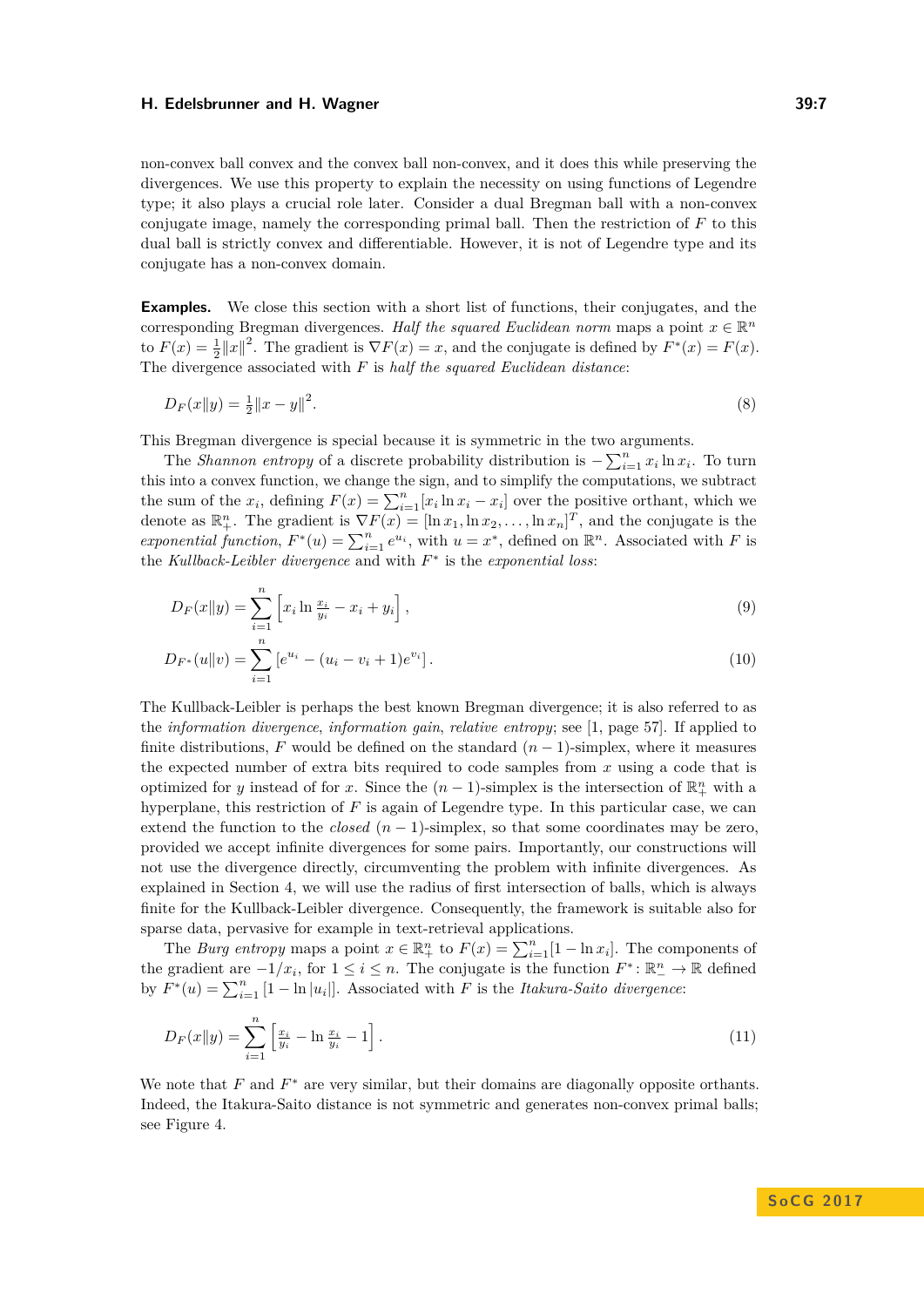## <span id="page-7-0"></span>**39:8 Topological Data Analysis with Bregman Divergences**



**Figure 4** Two primal Itakura-Saito balls and the dual Itakura-Saito ball centered at the point where the primal balls touch. Its boundary passes through the centers of the primal balls.

## <span id="page-7-2"></span>**3 Proximity Complexes for Bregman divergences**

In this section, we extend the standard constructions of topological data analysis (Čech, Vietoris-Rips, Delaunay complexes) to the setting of Bregman divergences. Importantly, we prove the contractibility of non-empty common intersections of Bregman balls and Voronoi domains. This property guarantees that the Čech and Delaunay complexes capture the correct homotopy type of the data.

**Contractibility for balls.** Every non-empty convex set is contractible, which means it has the homotopy type of a point. The common intersection of two or more convex sets is either empty or again convex and therefore contractible. While primal Bregman balls are not necessarily convex, we show that their common intersections are contractible unless empty. The reason for our interest in this property is the Nerve Theorem [\[7,](#page-14-11) [24\]](#page-15-7), which asserts that the nerve of a cover with said property has the same homotopy type as the union of this cover.

 $\blacktriangleright$  **Result 3** (Contractibility Lemma for Balls). Let  $F: \Omega \to \mathbb{R}$  be of Legendre type,  $X \subseteq \Omega$ , *and*  $r$  ≥ 0*. Then*  $\bigcap_{x \in X} B_F(x; r)$  *is either empty or contractible.* 

**Proof.** Recall the homeomorphism  $h: \Omega \to \Omega^*$  obtained as a side-effect of applying the Legendre transform to *F*. It maps every primal Bregman ball in  $\Omega$  homeomorphically to a dual Bregman ball in  $\Omega^*$ , which is convex. Similarly, it maps the common intersection of primal Bregman balls in  $\Omega$  homeomorphically to the common intersection of dual Bregman balls in  $\Omega^*$ :  $h(\mathbb{X}) = \mathbb{Y}$  in which  $\mathbb{X} = \bigcap_{x \in X} B_F(x; r)$  and  $\mathbb{Y} = \bigcap_{x \in X} B'_{F^*}(x^*; r)$ . Since X and  $\mathbb Y$  are homeomorphic, they have the same homotopy type. Hence, either  $\mathbb X = \mathbb Y = ∅$  or  $\mathbb Y$  is convex and  $X$  is contractible.

**Čech and Vietoris-Rips constructions for Bregman divergences.** The contractibility of the common intersection suggests we take the nerve of the Bregman balls. Given a finite set  $X \subseteq \Omega$  and  $r \geq 0$ , we call the resulting simplicial complex the *Čech complex* of X and r associated with *F*. Related to it is the *Vietoris-Rips complex*, which is the clique complex of the 1-skeleton of the Čech complex:

$$
\check{\mathrm{C}}\mathrm{ech}_F(X;r) = \{ P \subseteq X \mid \bigcap_{p \in P} B_F(p;r) \neq \emptyset \},\tag{12}
$$

<span id="page-7-1"></span>
$$
\text{Rips}_F(X;r) = \{ Q \subseteq X \mid \binom{Q}{2} \subseteq \text{Čech}_F(X;r) \}. \tag{13}
$$

In words, the Vietoris-Rips complex contains a simplex iff all its edges belong to the Čech complex. We note that for  $F(x) = ||x||^2$ , [\(13\)](#page-7-1) translates to the usual Euclidean definition of the Vietoris-Rips complex. Increasing the radius from 0 to  $\infty$ , we get a filtration of Čech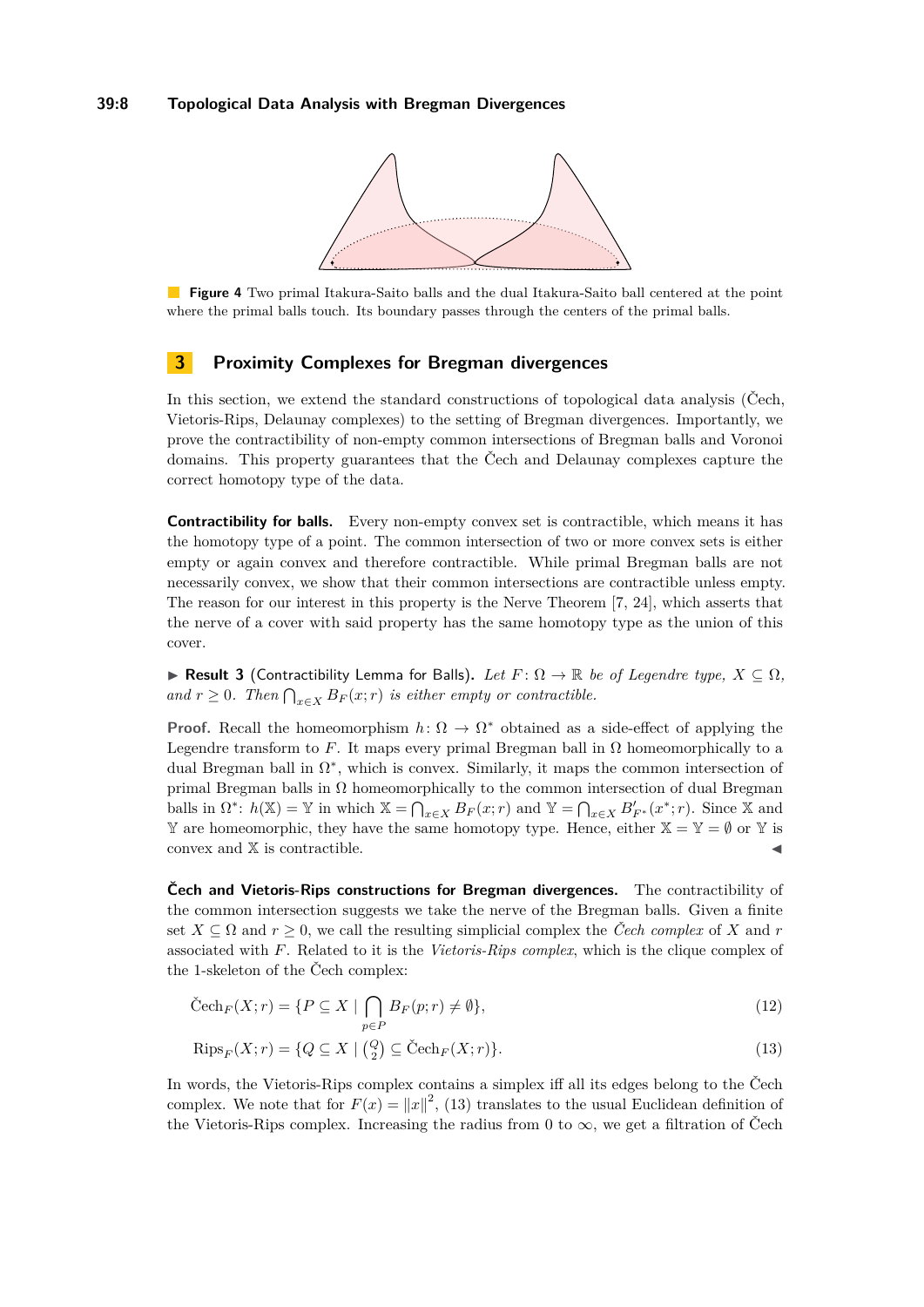<span id="page-8-1"></span>

**Figure 5** Three points for which pairwise intersecting dual Kullback-Leibler balls centered at these points can be small, but triplewise intersecting such balls are necessarily large.

complexes and a filtration of Vietoris-Rips complexes. By construction, the Čech complex is contained in the Vietoris-Rips complex for the same radius. If we measure distance with the Euclidean metric, this relation extends to

<span id="page-8-0"></span>
$$
\check{\mathrm{C}}\mathrm{ech}(X;r) \subseteq \mathrm{Rips}(X;r) \subseteq \check{\mathrm{C}}\mathrm{ech}(X;\sqrt{2}r). \tag{14}
$$

Indeed, if all pairs in a set of  $k + 1$  balls of radius  $r$  have a non-empty common intersection, then increasing the radius to  $\sqrt{2}r$  guarantees that the  $k+1$  balls have a non-empty intersection. This fact is often expressed by saying that the two filtrations have a small interleaving distance if indexed logarithmically.

**No interleaving.** The interleaving property expressed in [\(14\)](#page-8-0) extends to general metrics – **NO Interleaving.** The interleaving property expressed in (14) extends to general metrics – except that the constant factor is 2 rather than  $\sqrt{2}$  – but not to general Bregman divergences. To see that [\(14\)](#page-8-0) does not extend, we give an example of 3 points whose Bregman balls overlap pairwise for a small radius but not triplewise until the radius is very large.

The example uses the exponential function defined on the standard triangle, which we parametrize using barycentric coordinates. For convenience, the explanation uses the conjugate function, which is the Shannon entropy; that is: we look at dual balls in which distance is measured with the Kullback-Leibler divergence. Specifically, we use  $F(x)$  =  $\sum_{i=1}^{3} x_i \ln x_i$ . The barycentric coordinates are non-negative and satisfy  $\sum_{i=1}^{3} x_i = 1$ . We therefore get the maximum value of 0 at the three corners, and the minimum of − ln 3 at the center of the triangle; see Figure [5.](#page-8-1) After some calculations, we get the squared length of the gradient at *x* as  $\frac{1}{3}[(\ln x_1 - \ln x_2)^2 + (\ln x_1 - \ln x_3)^2 + (\ln x_2 - \ln x_3)^2]$ . It goes to infinity when *x* approaches the boundary of the triangle.

We construct the example using points near the midpoints of the edges. Choosing them in the interior of the triangle but close to the boundary, the corresponding three tangent planes are as steep as we like. Moving the planes upward, we get the dual balls as the vertical projections of the parts of the graph of *F* on or below the planes. Moving the planes continuously, we let *r* be the height above the initial positions, and note that *r* is also the radius of the dual balls. Pairwise overlap between the balls starts when the three lines at which the planes meet intersect the graph of  $F$ . This happens at  $r < \ln 3$ . Triplewise overlap starts when the point common to all three planes passes through the graph of *F*. This happens at a value of *r* that we can make arbitrarily large.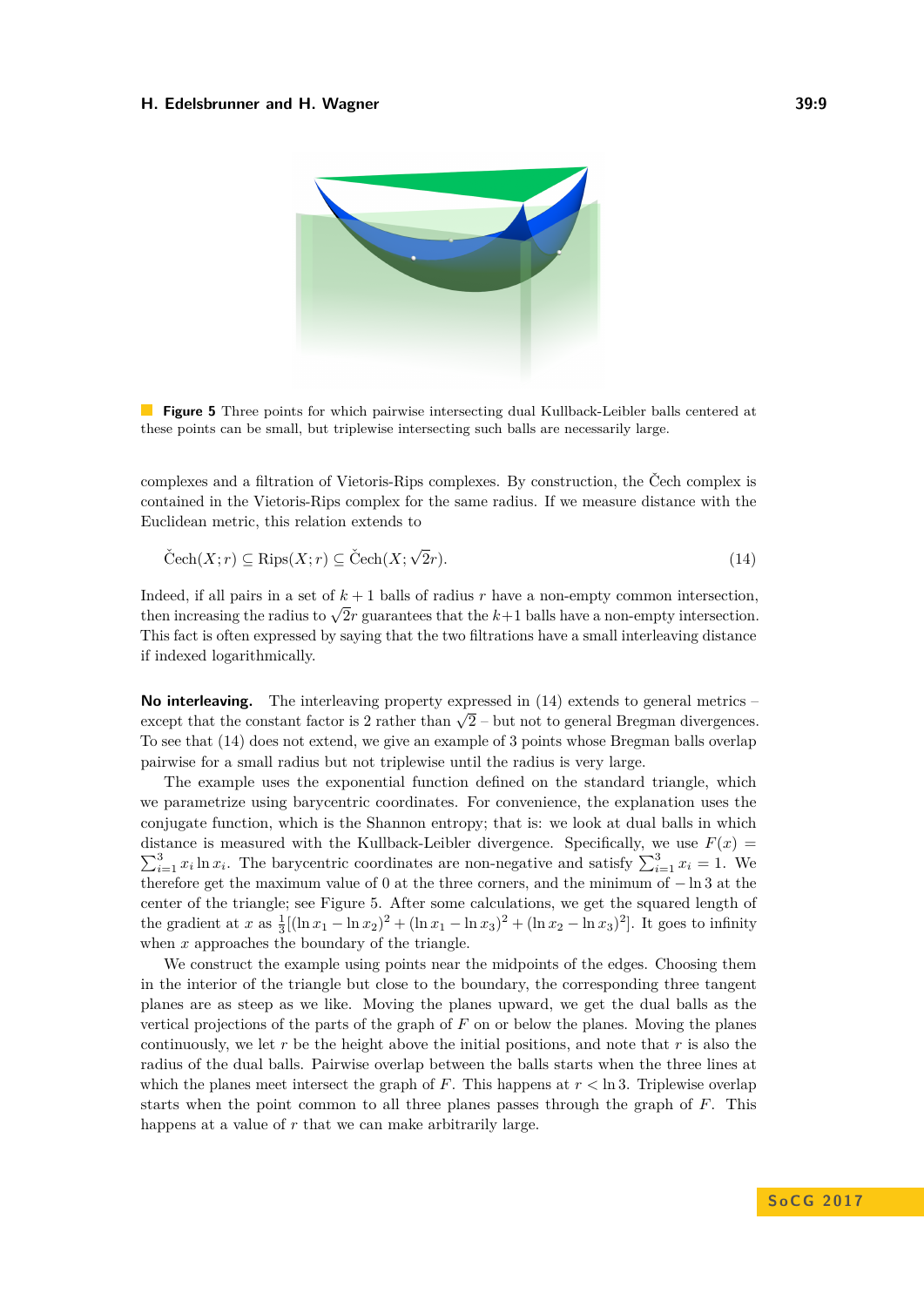## **39:10 Topological Data Analysis with Bregman Divergences**

**Contractibility for Voronoi domains.** Čech and Vietoris-Rips complexes can be high dimensional and of exponential size, even if the data lives in low dimensions. To remedy this shortcoming, we use the Delaunay (or alpha) complex; see [\[16,](#page-15-4) [17\]](#page-15-13). It is obtained by clipping the balls before taking the nerve. We explain this by introducing the Voronoi domains of the generating points as the clipping agents.

Letting  $X \subseteq \Omega$  be finite, we define the *primal* and *dual Voronoi domains* of  $x \in X$ associated with *F* as the sets of points for which *x* minimizes the Bregman divergence to or from the point:

$$
V_F(x) = \{a \in \Omega \mid D_F(x||a) \le D_F(y||a), \forall y \in X\};\tag{15}
$$

$$
V'_{F}(x) = \{ a \in \Omega \mid D_{F}(a||x) \le D_{F}(a||y), \forall y \in X \}. \tag{16}
$$

An intuitive construction of the primal domains grows the primal Bregman balls around the points, stopping the growth at places where the balls meet. Similarly, we get the dual Voronoi domains by growing dual Bregman balls. Not surprisingly, the primal Voronoi domains are not necessarily convex, and the dual Voronoi cells are convex. To see the latter property, we recall that the dual ball centered at *x* is constructed by translating the hyperplane that touches the graph of *F* above *x*. Specifically,  $D_F(a||x)$  is the height at which the hyperplane passes through the point  $(a, F(a))$ . This implies that we can construct the dual Voronoi domains as follows:

- For each  $x \in X$ , consider the half-space of points in  $\mathbb{R}^n \times \mathbb{R}$  on or above the hyperplane that touches the graph of *F* at  $(x, F(x))$ .
- Form the intersection of these half-spaces, which is a convex polyhedron. We call its boundary the *upper envelope* of the hyperplanes, noting that it is the graph of a piecewise linear function from  $\mathbb{R}^n$  to  $\mathbb{R}$ .
- Project the upper envelope vertically onto  $\mathbb{R}^n$ . Each dual Voronoi domain is the intersection of  $\Omega$  with the image of an *n*-dimensional face of the upper envelope.

We conclude that the dual Voronoi domains are convex and use this property to show that the primal Voronoi domains intersect contractibly.

**► Result 4** (Contractibility Lemma for Voronoi Domains). Let  $F: \Omega \to \mathbb{R}$  be of Legendre type,  $and X ⊆ Ω$  *finite. Then*  $\bigcap_{x \in X} V_F(x)$  *is either empty or contractible.* 

The proof is similar to that of the Contractibility Lemma for Balls and therefore omitted.

**Delaunay construction for Bregman divergences.** Taking the nerve of the primal Voronoi domains, we get the *Delaunay triangulation* of *X* associated with *F*, which we denote as  $\text{Del}_F(X)$ . Further restricting the primal Voronoi domains by primal Bregman balls of radius *r*, we get the *Delaunay complex* of *X* and *r* associated with *F*:

$$
\mathrm{Del}_F(X;r) = \{ P \subseteq X \mid \bigcap_{p \in P} [B_F(p;r) \cap V_F(p)] \neq \emptyset \}. \tag{17}
$$

Assuming general position of the points in *X*, the Delaunay triangulation is a simplicial complex of dimension at most *n*. We will be explicit about what we mean by general position shortly. Combining the proofs of the two Contractibility Lemmas, we see that the common intersection of any set of clipped primary balls is either empty or contractible. This together with the Nerve Theorem implies that  $\text{Del}_F(X; r)$  has the same homotopy type as  $\text{Čech}_F(X; r)$ , namely the homotopy type of the union of the Bregman balls that define the two complexes.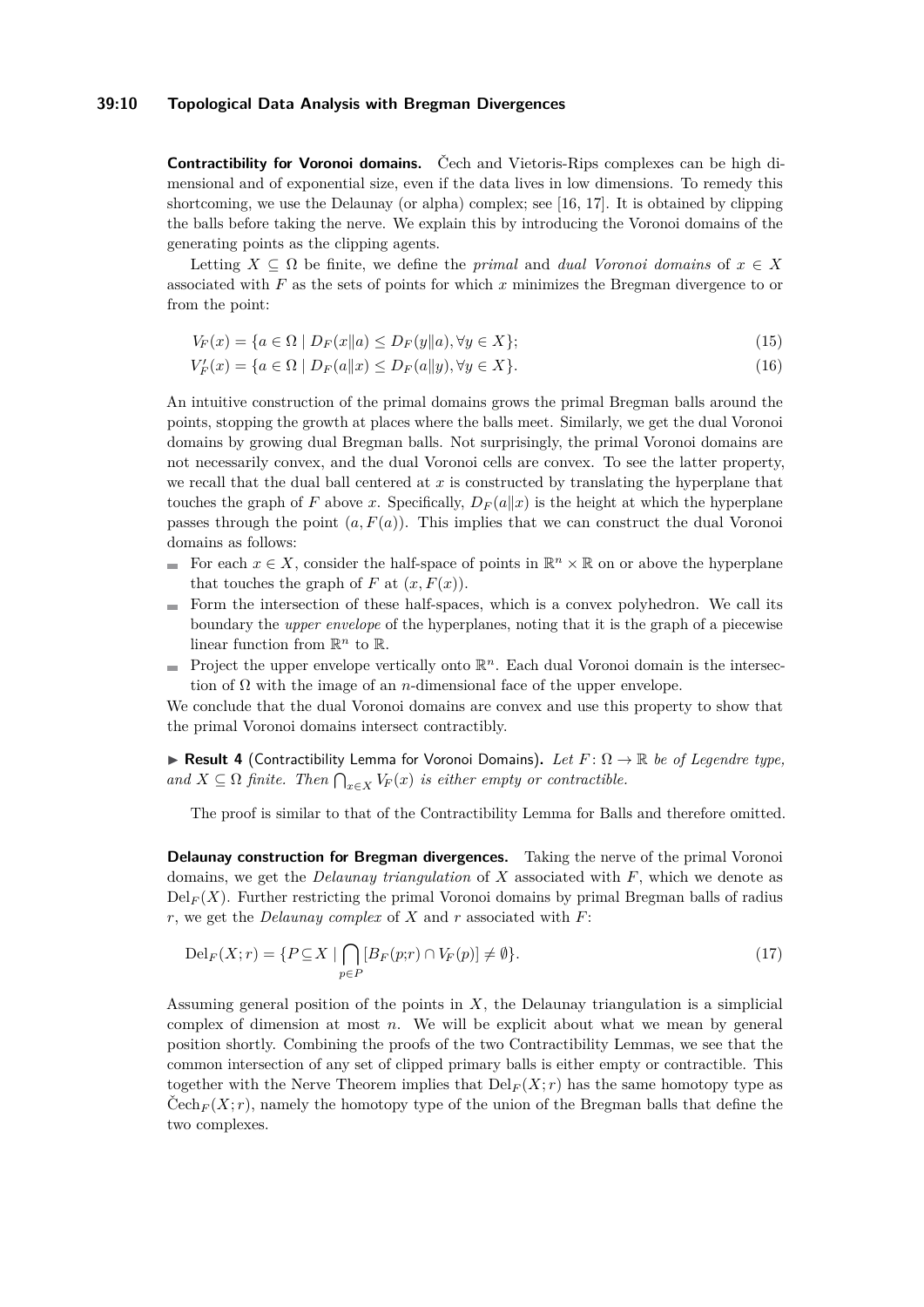## <span id="page-10-0"></span>**4 Algorithms**

Recall that all three proximity complexes defined in Section [3](#page-7-2) depend on a radius parameter. In this section, we give algorithms that compute the values of this parameter beyond which the simplices belong to the complexes. By focusing on the resulting radius functions, we decouple the computation of the radius for each simplex from the technicalities of constructing the actual simplicial complex. In particular, we show that the Čech complexes can be efficiently reconstructed from the Vietoris-Rips complexes, and the Delaunay complexes from the Delaunay triangulations. We exploit a connection with discrete Morse theory to develop efficient algorithms.

**Radius functions.** Let  $X \subseteq \Omega$  be finite, write  $\Delta(X)$  for the simplex whose vertices are the points in *X*, and recall that  $\text{Del}_F(X)$  is the Delaunay triangulation of *X* associated with *F*. The *Čech*, *Vietoris-Rips*, and *Delaunay radius functions* associated with *F*,

$$
\varrho_F^{\text{Čech}} \colon \Delta(X) \to \mathbb{R},\tag{18}
$$

$$
\varrho_F^{\text{Rips}} : \Delta(X) \to \mathbb{R},\tag{19}
$$

$$
\varrho_F^{\mathrm{Del}} : \mathrm{Del}_F(X) \to \mathbb{R},\tag{20}
$$

are defined such that  $P \in \check{C}ech_F(X; r)$  iff  $\varrho_F^{\check{C}ech}(P) \leq r$ , and similarly for Vietoris-Rips and for Delaunay. By definition of the Čech complex,  $\varrho_F^{\text{Čech}}(P)$  is the minimum radius at which the primal Bregman balls centered at the points of *P* have a non-empty common intersection. We are interested in an equivalent characterization using dual Bregman balls. To this end, we say that a dual Bregman ball, *B'*, *includes*  $P$  if  $P \subseteq B'$ , and we call  $B'$  the *smallest including dual ball* if there is no other dual ball that includes *P* and has a smaller radius. Because  $F$  is strictly convex, the smallest including dual ball of  $P$  is unique; see Figure [4,](#page-7-0) which shows the smallest including dual Itakura-Saito ball of a pair of points. We call  $B'$ *empty* if no point of *X* lies in its interior, and we call it a *circumball* of *P* if all points of *P* lie on its boundary. We observe that a simplex  $P \in \Delta(X)$  belongs to  $\text{Del}_F(X)$  iff it has an empty dual circumball. Because *F* is strictly convex, the smallest empty dual circumball of a simplex is either unique or does not exist. The characterization of the radius functions in terms of dual balls is strictly analogous to the Euclidean case studied in [\[3\]](#page-14-9).

 $▶$  **Result 5** (Radius Function Lemma). Let  $F: \Omega \to \mathbb{R}$  be of Legendre type,  $X \subseteq \Omega$  finite, and  $\emptyset \neq P \subseteq X$ .

**I.**  $\varrho_F^{\text{Cech}}(P)$  is the radius of the smallest including dual ball of P, and  $\varrho_F^{\text{Rips}}(P)$  is the maximum *radius of the smallest including dual balls of the pairs in P.*

**II.** *If*  $P \in \text{Del}_F(X)$ *,*  $\varrho_F^{\text{Del}}(P)$  *is the radius of the smallest empty dual circumball of*  $P$ *.* We omit the proof, which is not difficult. Every circumball also includes, which implies that  $\varrho_F^{\text{Rips}}(P) \leq \varrho_F^{\text{Cech}}(P) \leq \varrho_F^{\text{Del}}(P)$  whenever the radius functions are defined. Correspondingly,  $\operatorname{Del}_F(X; r) \subseteq \operatorname{Čech}_F(X; r) \subseteq \operatorname{Rips}_F(X; r)$  for every value of *r*.

**General position.** It is often convenient and sometimes necessary to assume that the points in  $X \subseteq \Omega$  are in general position, for example when we require the Delaunay triangulation be a simplicial complex in  $\mathbb{R}^n$ . Here is a notion that suffices for the purposes of this paper.

**► Result 6** (Definition of General Position). Let  $\Omega \subseteq \mathbb{R}^n$  and  $F: \Omega \to \mathbb{R}$  of Legendre type. A *finite set*  $X \subseteq \Omega$  *is in* general position *with respect to F if, for every*  $P \subseteq X$  *of cardinality*  $at most n+1$ ,

**I.** *the points in P are affinely independent,*

**II.** *no point of*  $X \setminus P$  *lies on the boundary of the smallest dual circumball of*  $P$ *.*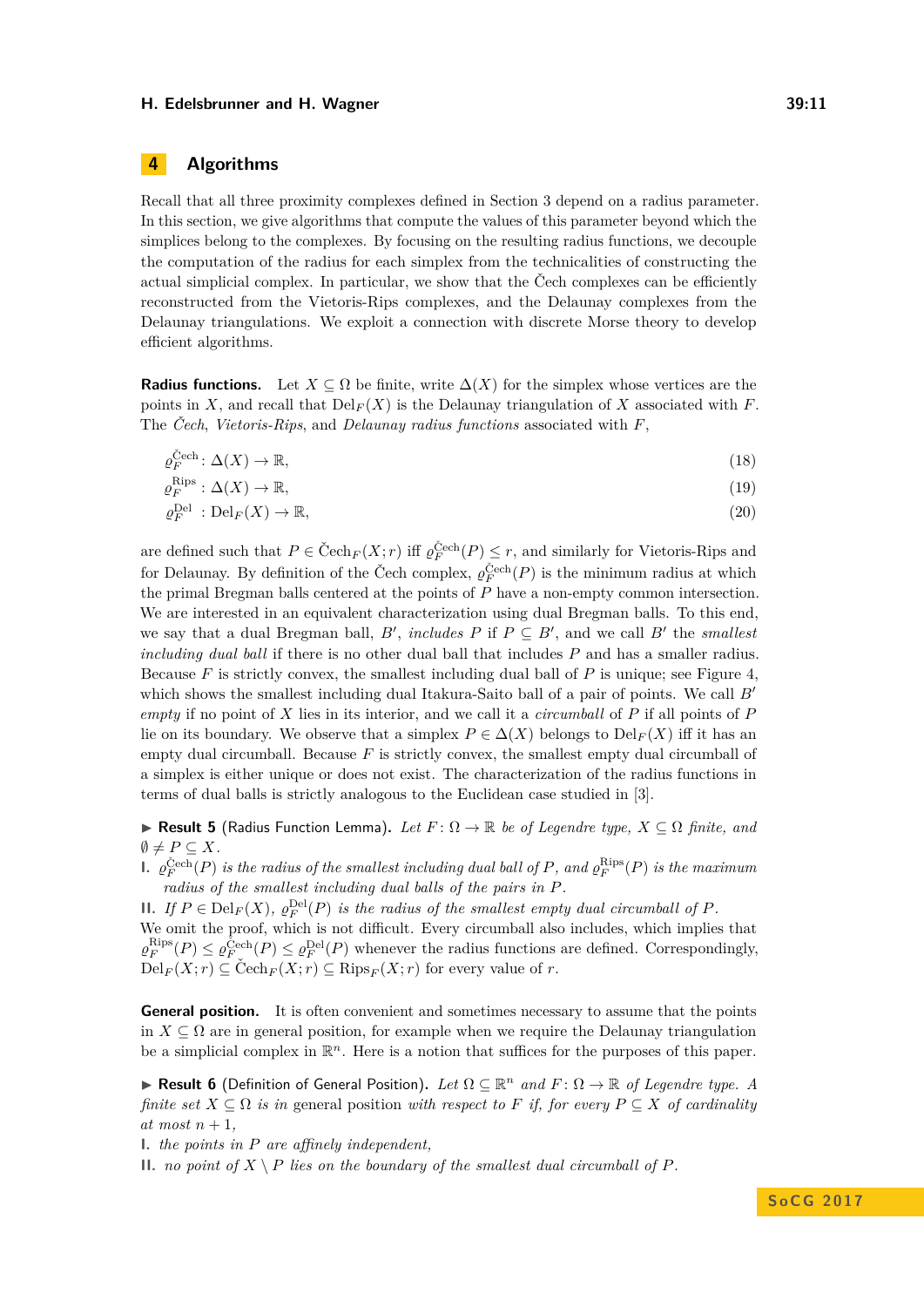## **39:12 Topological Data Analysis with Bregman Divergences**

Let  $k = \dim P$ . Property I implies that P has an  $(n - k)$ -parameter family of circumballs. In particular, there is at least one circumball as long as  $k \leq n$ . Property II implies that no two different simplices have the same smallest dual circumball. In particular, no two *n*-simplices in the Delaunay triangulation have the same circumball.

**Discrete Morse theory.** For points in general position, two of the radius functions exhibit a structural property that arises in the translation of Morse theoretic ideas from the smooth category to the simplicial category. Following [\[3\]](#page-14-9), we extend the original formulation of discrete Morse theory given by Forman [\[19\]](#page-15-14). Letting *K* be a simplicial complex, and  $P, R \in K$ two simplices, we write *P* ≤ *R* if *P* is a face of *R*. The *interval* of simplices between *P* and *R* is  $[P, R] = \{Q \in K \mid P \leq Q \leq R\}$ . We call *P* the *lower bound* and *R* the *upper bound* of the interval. A *generalized discrete vector field* is a partition of *K* into intervals. We call it a *generalized discrete gradient* if there exists a function  $f: K \to \mathbb{R}$  such that  $f(P) \leq f(Q)$ whenever *P* is a face of *Q*, with equality iff *P* and *Q* belong to a common interval. A function with this property is called a *generalized discrete Morse function*. To get an intuitive feeling for this concept, consider the sequence of sublevel sets of *f*. Any two contiguous sublevel sets differ by one or more intervals, and any two of these intervals are independent in the sense that neither interval contains a face of a simplex in the other interval. Indeed, this property characterizes generalized discrete Morse functions.

 $▶$  **Result 7** (GDMF Theorem). Let  $F: \Omega \to \mathbb{R}$  be of Legendre type and let  $X \subseteq \Omega$  be finite and in general position. Then  $\varrho_F^{\text{Cech}}$ :  $\Delta(X) \to \mathbb{R}$  and  $\varrho_F^{\text{Del}}$ :  $\text{Del}_F(X) \to \mathbb{R}$  are generalized *discrete Morse functions. (We give a full proof in the Appendix of the full version of this paper.)*

Observe that the Vietoris-Rips radius function is not a generalized discrete Morse function. The structural properties implied by the GDMF Theorem will be useful in the design of algorithms that compute the radius functions. The theorem should be compared with the analogous result in the Euclidean case [\[3\]](#page-14-9). The arguments used there can be translated almost verbatim to prove additional structural results for Bregman divergences. Perhaps most importantly, they imply that the Wrap complex of  $F$  and  $X$  is well defined – see [\[15\]](#page-14-12) for the original paper on these complexes defined in 3-dimensional Euclidean space – and that the Čech complex collapses to the Delaunay complex and further to the Wrap complex, all defined for the same radius.

**Bregman circumball algorithm.** Depending on how the function *F* is represented, there may be a numerical component to the algorithms needed to find smallest including dual balls. Consider a *k*-simplex  $Q \subseteq X$  with  $0 \leq k \leq n$ . Assuming general position, the affine hull of the points  $A = (a, F(a))$  with  $a \in Q$  is a *k*-dimensional plane, which we denote as Q. We are interested in the point  $(q, \psi) \in \mathcal{Q}$  that maximizes  $\psi - F(q)$ , the height above the graph of *F*. The point *q* is the center of the smallest dual circumball of *Q*, and  $\psi$  − *F*(*q*) is the radius. Interestingly, this observation implies that the point of first intersection of two primal Bregman balls lies on a line joining their centers. For later reference, we assume a routine that computes this point, possibly using a standard numerical optimization method.

dualball routine CircumBall (*Q*):

let  $Q$  be the affine hull of the points  $(a, F(a))$ ,  $a \in Q$ ; find  $(q, \psi) \in \mathcal{Q}$  maximizing  $\psi - F(q)$ ; return  $(q, \psi - F(q))$ .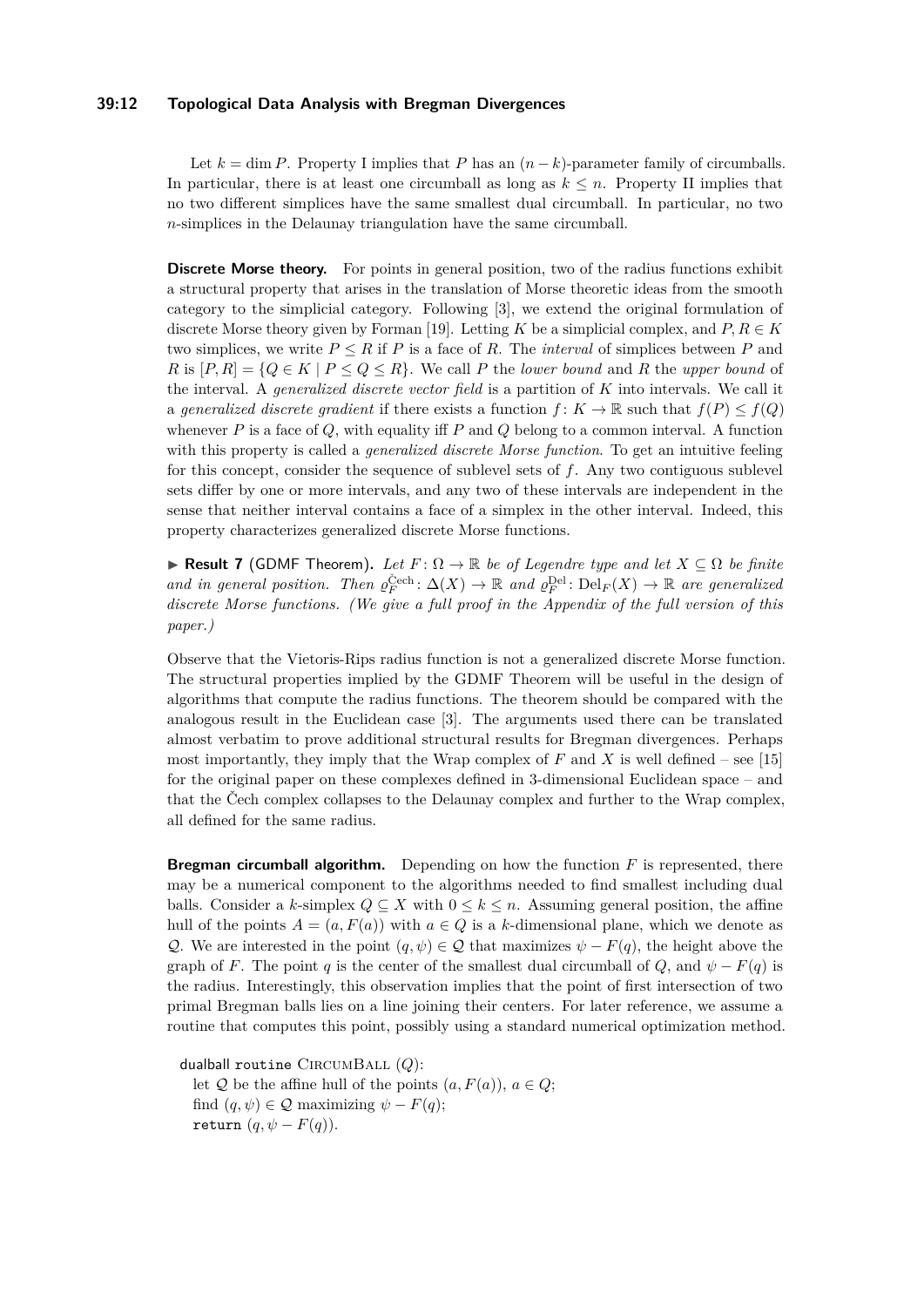This is an unconstrained *k*-dimensional convex optimization, and *k* is much smaller than *n* for high dimensional data. Indeed, the optimization can be performed in the space of affine coordinates of the plane Q. Importantly, the Hessian is of dimension  $k \times k$  and not  $n \times n$ , which would be prohibitive. This allows us to use second-order quasi-Newton methods, such as the fast BFGS algorithm [\[27\]](#page-15-15).

Note that the smallest dual circumball of *Q* includes *Q* but is not necessarily the smallest including dual ball. However, the latter is necessarily the smallest dual circumball of a face of *Q*. Next, we show how the CircumBall routine is used to efficiently compute the radius functions.

**Čech radius function algorithm.** According to the Radius Function Lemma (i), the value of a simplex,  $Q \in \Delta(X)$ , under the Čech radius function is the radius of the smallest including dual ball of *Q*. To compute this value, we visit the simplices in a particular sequence. Recalling the GDMF Theorem, we note that the smallest including dual ball of a simplex *Q* is the smallest dual circumball of the minimum face  $P \subseteq Q$  in the same interval. It is therefore opportune to traverse the simplices in the order of increasing dimension. Whenever the smallest dual circumball of a simplex *Q* is not the smallest including dual ball, we get  $\varrho_F^{\text{Cech}}(Q)$  from one of its codimension 1 faces. We identify such a simplex  $Q$  when we come across a face whose smallest dual circumball includes *Q*, and we mark *Q* with the center and radius of this ball. The following pseudocode computes the radius function of the Čech complex restricted to the *k*-skeleton of  $\Delta(X)$  for some nonnegative integer *k*:

for  $i = 0$  to  $k$  do forall  $P \subseteq X$  with  $\dim P = i$  do if *P* unmarked then  $(p, r) =$  CIRCUMBALL $(P)$ ; forall  $a \in X$  with  $D_F(a||p) < r$  do mark  $P \cup \{a\}$  with  $(p, r)$ .

As in the Euclidean setting, the size of  $\Delta(X)$  is exponential in the size of X so that the computations are feasible only for reasonably small values of *k* or small radius cut-offs. In practice, we would run the algorithm with a radius cut-off, or use an approximation strategy yielding a similar persistence diagram.

Observe the similarity to the standard algorithm for constructing the *k*-skeleton of the Vietoris-Rips complex: after adding all edges of length at most 2*r*, we add simplices of dimension 2 and higher whenever possible. Geometric considerations are thus restricted to edges and the rest of the construction is combinatorial; see [\[33\]](#page-15-12) for a fast implementation. Our algorithm can be interpreted as constructing the Čech complex from the Vietoris-Rips complex at the cost of at most one call to CircumBall per simplex. This is more efficient than explicitly computing the smallest *including* dual ball for each simplex, even if we use fast randomized algorithms as described in [\[26,](#page-15-16) [32\]](#page-15-17). Furthermore, the CircumBall routine is only called for the lower bounds of the intervals of the Čech radius function or, equivalently, for each subcomplex in the resulting filtration. The number of such intervals depends on the relative position of the points in *X* and not only on the cardinality. Notwithstanding, the number of intervals is significantly smaller than the number of simplices in the Čech complex. This suggests that only a small overhead is needed to compute the Čech from the Vietoris-Rips complexes. Our preliminary experiments for the Kullback-Leibler divergence support this claim; see Table [1.](#page-13-0) Note that the number of calls to the CIRCUMBALL routine is between  $\frac{1}{10}$  and  $\frac{1}{3}$  of the number of simplices, with an average between 6 and 15 function evaluations per call.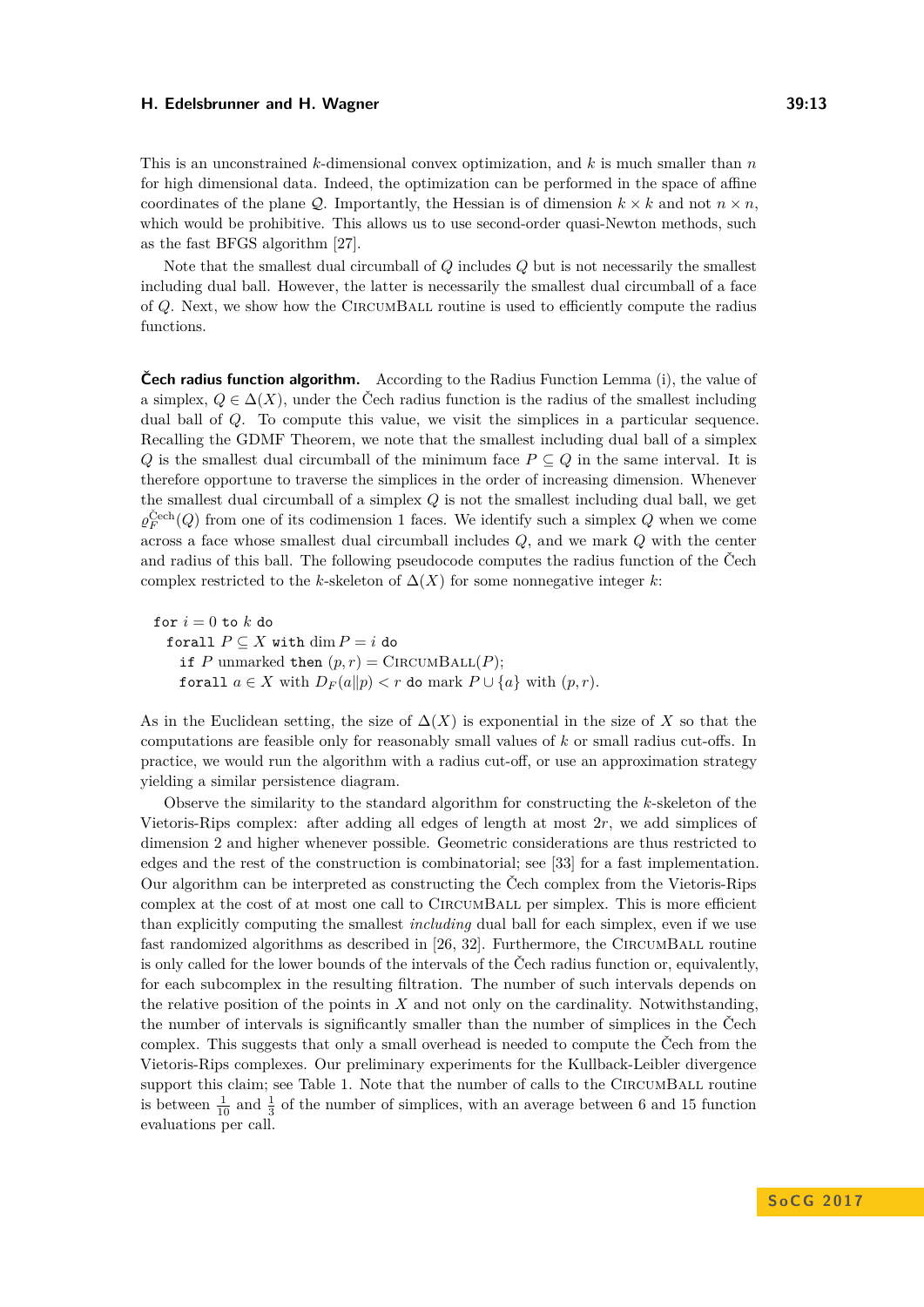## **39:14 Topological Data Analysis with Bregman Divergences**

<span id="page-13-0"></span>**Table 1** Experimental evaluation on three synthetic datasets: (**A**) Full Čech complex with 20 points in  $\mathbb{R}^{20}$ ; (B) 3-skeleton with 256 points in  $\mathbb{R}^{4}$  and radius cutoff  $r = 0.1$ ; (C) 4-skeleton with 4,000 points in  $\mathbb{R}^4$  and radius cutoff  $r = 0.01$ .

|                                         |           |           | <b>A</b> (20 pts) <b>B</b> (256 pts) <b>C</b> (4,000 pts) |
|-----------------------------------------|-----------|-----------|-----------------------------------------------------------|
| $\#$ edges                              | 190       | 7.715     | 36,937                                                    |
| #simplees                               | 1,048,575 | 1,155,301 | 1,222,688                                                 |
| $\#$ calls to CIRCUMBALL                | 104,030   | 346,475   | 283,622                                                   |
| $\#$ function evaluations in CIRCUMBALL | 1,523,295 | 2,904,603 | 1,783,474                                                 |

**Delaunay radius function algorithm.** According to the Radius Function Lemma (ii), the value of a simplex  $Q \in \text{Del}_F(X)$  under the Delaunay radius function is the radius of the smallest empty dual Bregman circumball of *Q*.

real routine DelaunayRadius (*Q*):  $(q, r) = \text{CircumBALL}(Q);$ forall  $a \in X \setminus Q$  do if  $D_F(a||q) < r$  then return none; return *r*.

The CircumBall routine gives only the smallest dual circumball of *Q*, and if it is not empty, then we have to get the value of the Delaunay radius function from somewhere else. According to the GDMF Theorem, we get the value from the maximum simplex in the interval that contains *Q*. It is therefore opportune to traverse the simplices of the Delaunay triangulation in the order of decreasing dimension. Whenever the smallest dual circumball of a simplex *Q* is non-empty, we get  $\varrho_F^{\text{Del}}(Q)$  from one of the simplices that contain *Q* as a codimension 1 face.

As already observed in [\[6\]](#page-14-8), we can construct the full Delaunay triangulation,  $\text{Del}_F(X)$ , using existing algorithms for the Euclidean case. We get the Delaunay complexes as sublevel sets of the radius function. Specifically, we first use the polarity transform to map the points  $(x, F(x))$  to the corresponding affine functions; see Section [2.](#page-3-2) We then get a geometric realization of  $\text{Del}_F(X)$  from the vertical projection of the upper envelope of the affine functions onto R *<sup>n</sup>*, which is a *Euclidean weighted Voronoi diagram*, also known as *power diagram* or *Dirichlet tessellation*. Its dual is the *Euclidean weighted Delaunay triangulation*, also known as *regular* or *coherent triangulation*. The data that defines these Euclidean diagrams are the points  $x \in X$  with weights  $\xi = F(x) - ||x||^2$ . Finally, after computing the radius function on all simplices in  $\text{Del}_F(X)$ , we get the Delaunay complexes as a filtration of this weighted Delaunay triangulation. Interestingly, this is not necessarily the filtration we obtain by simultaneously and uniformly increasing the weights of the points.

## **5 Discussion**

The main contribution of this paper is the extension of the mathematical and computational machinery of topological data analysis (TDA) to applications in which distance is measured with a Bregman divergence. This includes text and image data often compared with the Kullback-Leibler divergence, and speech and sound data often studied with the Itakura-Saito divergence. It is our hope that the combination of Bregman divergences and TDA technology will bring light into the generally difficult study of high-dimensional data. In support of this optimism, Rieck and Leitte [\[29\]](#page-15-18) provide experimental evidence that good dimension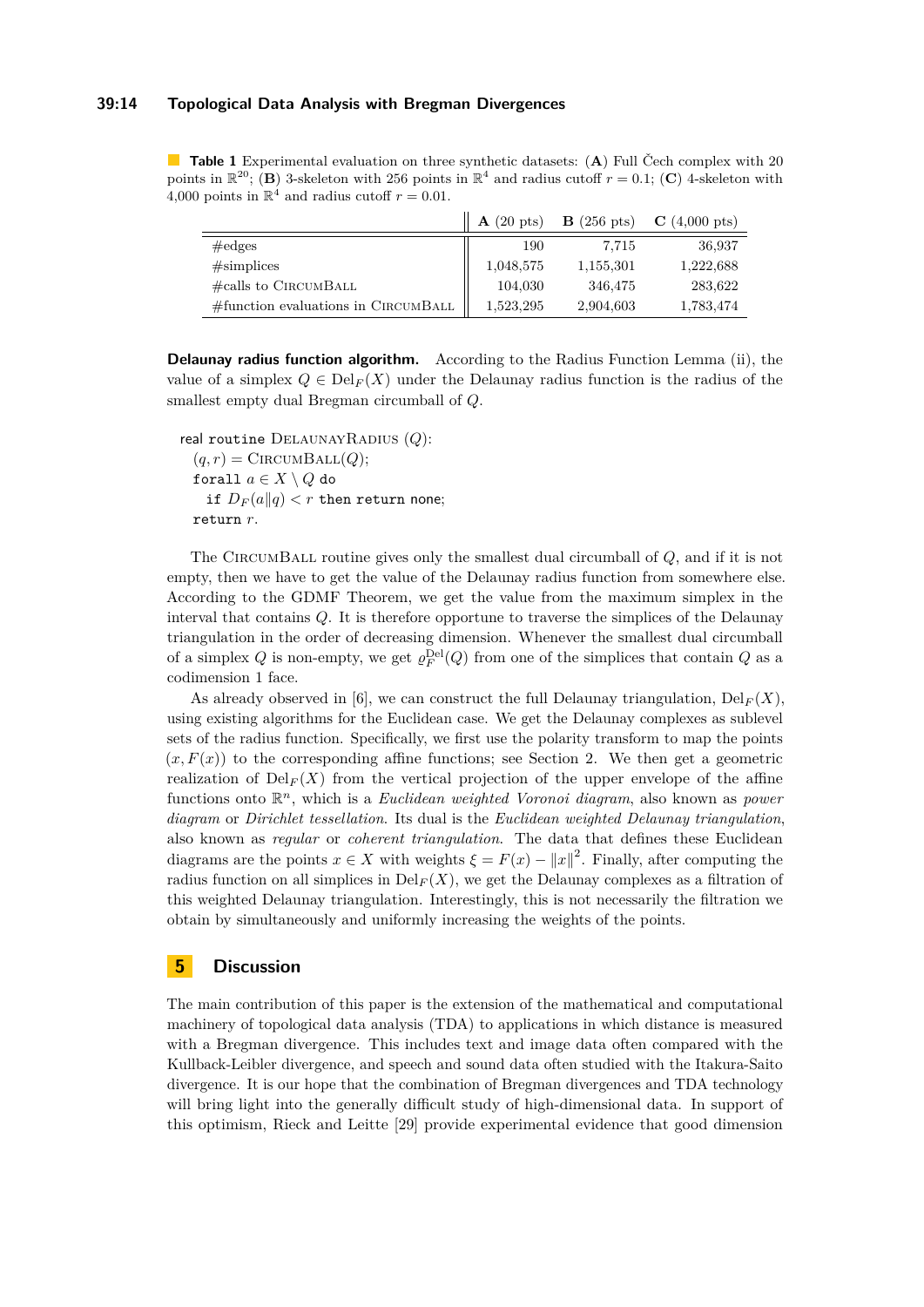reduction methods preserve the persistent homology of the data. With our extension to Bregman divergences, such experiments can now be performed for a much wider spectrum of applications. There are specific mathematical questions whose incomplete understanding is currently an obstacle to progress in the direction suggested by this paper:

- $\blacksquare$  A cornerstone of TDA is the stability of its persistence diagrams, as originally proved in [\[12\]](#page-14-13). How does the use of Bregman divergences affect the stability of the diagrams?
- Related to the question of stability is the existence of sparse complexes and filtrations for data in Bregman spaces whose persistence diagrams are close to the ones we get for the Čech and Delaunay complexes.
- What about effective approximations of the introduced radius functions? In other ÷. words, are there simpler constructions yielding similar results, preferably using existing computational packages?

**Acknowledgements** The authors thank Žiga Virk for discussions on the material presented in this paper.

#### **References**

- <span id="page-14-6"></span>**1** S. Amari and H. Nagaoka. *Methods of Information Geometry.* Amer. Math. Soc., Providence, Rhode Island, 2000.
- <span id="page-14-5"></span>**2** A. Banerjee, S. Merugu, I.S. Dhillon and J. Ghosh. Clustering with Bregman divergences. *J. Mach. Learn. Res.* 6 (2005), 1705–1749.
- <span id="page-14-9"></span>**3** U. Bauer and H. Edelsbrunner. The Morse theory of Čech and Delaunay complexes. *Trans. Amer. Math. Soc.*, 369 (2017), 3741–3762.
- <span id="page-14-7"></span>**4** H. H. Bauschke and J. M. Borwein. Legendre functions and the method of random Bregman projections. *J. Convex Analysis* 4 (1997), 27–67.
- <span id="page-14-1"></span>**5** B. Bigi. Using Kullback-Leibler distance for text categorization. *In* "Proc. 25th European Conf. Inform. Retrieval, 2003", LNCS 2633, 305–319.
- <span id="page-14-8"></span>**6** J.-D. Boissonnat, F. Nielsen and R. Nock. Bregman Voronoi diagrams. *Discrete Comput. Geom.* 44 (2010), 281–307.
- <span id="page-14-11"></span>**7** K. Borsuk. On the imbedding of systems of compacta in simplicial complexes. *Fund. Math.* 35 (1948), 217–234.
- <span id="page-14-0"></span>**8** L. M. Bregman. The relaxation method of finding the common point of convex sets and its applications to the solution of problems in convex programming. *USSR Comput. Math. Math. Phys.* 7 (1967), 200–217.
- **9** G. Carlsson. Topology and data. *Bull. Amer. Math. Soc.* 46 (2009), 255–308.
- <span id="page-14-4"></span>**10** J. M. Chan, G. Carlsson and R. Rabadan. Topology of viral evolution. *Proc. Natl. Acad. Sci.* 110 (2013), 18566–18571.
- <span id="page-14-3"></span>**11** F. Chazal and S. Y. Oudot. Towards persistence-based reconstruction in Euclidean spaces. *In* "Proc. 24th Ann. Sympos. Comput. Geom., 2008", 232–241.
- <span id="page-14-13"></span>**12** D. Cohen-Steiner, H. Edelsbrunner and J. L. Harer. Stability of persistence diagrams. *Discrete Comput. Geom.* 37 (2007), 103–120.
- <span id="page-14-10"></span>**13** A. Dhara and J. Dutta. *Optimality Conditions in Convex Optimization: a Finitedimensional View.* CRC Press, Taylor & Francis Group, Boca Raton, Florida, 2012.
- <span id="page-14-2"></span>**14** M. N. Do and M. Vetterli. Wavelet-based texture retrieval using generalized Gaussian density and Kullback-Leibler distance. *IEEE Trans. Image Proc.* 11 (2002), 146–158.
- <span id="page-14-12"></span>**15** H. Edelsbrunner. Surface reconstruction by wrapping finite point sets in space. In *Discrete and Computational Geometry. The Goodman-Pollack Festschrift*, 379–404, eds. B. Aronov, S. Basu, J. Pach and M. Sharir, Springer-Verlag, 2003.